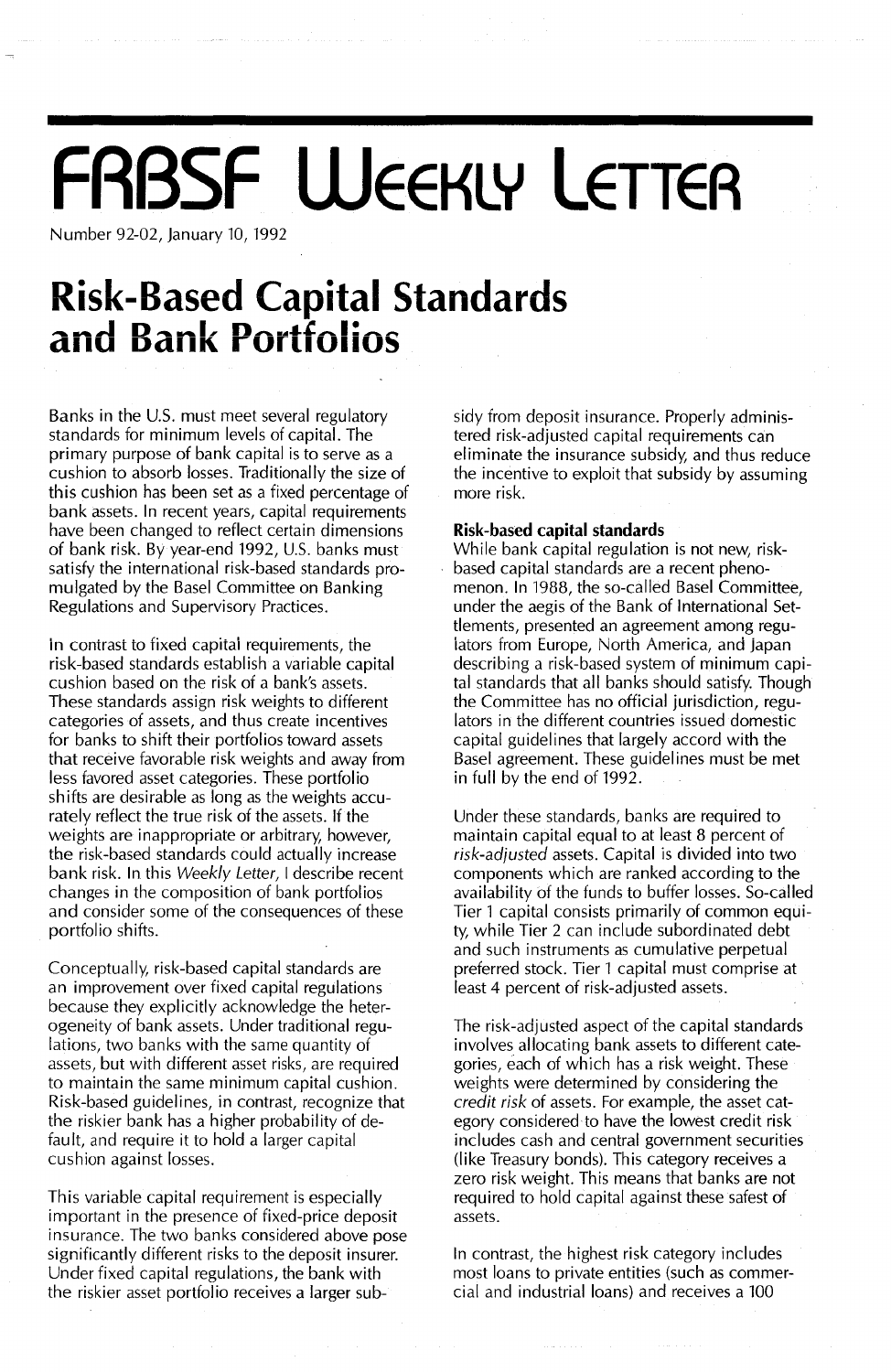# **FRBSF**

percent risk weight. Against these assets, banks must maintain the full 8 percent capital support. In between these extremes, there is a 20 percent risk weight category, which in the U.S. includes<br>securities issued by the Federal National Mortgage Association (FNMA) and the Federal Home Loan Mortgage Corporation (FHLMC), and a 50 percent risk weight category which includes residential mortgage loans. The standards also account for credit risk associated with off-balance sheet activities like interest rate swaps and standby letters of credit. Total risk-adjusted assets are the totals in each category, multiplied by the corresponding risk weight. Note that a bank could have zero risk-adjusted assets if it holds only the safest assets. According to the risk-based capital guidelines, such a bank would be required to hold no capital. To avoid anomalies like this, U.S. regulators issued an additional requirement that banks must hold at least 3 percent capital to *unadjusted* assets.

#### Some pros and cons of risk-based capital guidelines

The risk-based capital standards have been criticized for arbitrarily assigning risk weights to different asset categories. For example, the standards treat every home mortgage held by banks as being half as risky as every commercial loan. Undoubtedly, this is not correct in all cases, even though home mortgages historically have tended to be less risky than commercial loans.

The risk weighting scheme used in the capital standards also ignores variations in asset quality *within* categories. This means that a short-term bank loan to a blue chip corporate borrower is considered just as risky and requires just as much capital support as a long-term loan to a high-risk startup venture. The capital standards thus ignore information relevant to individual asset risk.

The risk-based capital standards overlook potentially important interactions between individual assets. The standards establish the relative risk weights based on an asset's risk *in isolation* of other assets. Portfolio theory suggests, however, that the relevant risk of an asset is its risk *in portfolio.* Thus, an individual asset's contribution to portfolio risk depends not only on its own variability but also on its covariation with other assets in the portfolio. These latter effects are ignored in the risk-based standards.

Finally, the risk-based capital guidelines consider only credit risk in differentiating bank assets

while ignoring other risks, such as interest rate risk. Thus, any Treasury security, regardless of term to maturity, is treated as if it poses no risk to the bank holding it. While this may be true for default risk, long-term bonds are far more sensitive to changes in interest rates than short-term Treasury bills.

These criticisms suggest that the risk-based capital guidelines may not present an accurate picture of bank risk, and thus may require banks to hold an inappropriate amount of capital. Defenders of the standards, however, counter these arguments by suggesting that the different risk categories are broadly consistent with the perceived riskiness of bank assets. While exceptions can always be found, central government debt is less risky than obligations of government-sponsored enterprises, which in turn are safer than claims against private sector borrowers. A recent study by Avery and Berger (1991) provides further support for the risk-based standards, finding statistical evidence that risk-based capital is more informative about bank performance and risk than unadjusted capital ratios.

Proponents of the risk-based capital standards also admit that the failure to incorporate interest rate risk is a real limitation. However, most bank regulators believe that credit risk is the primary risk facing banks. While some banks may have significant interest rate risk in their portfolios, the major cause of bank failures is more likely bad management and poor asset quality, and *not* excessive interest rate risk. Moreover, bank examiners continue to rely on subjective evaluations of bank portfolio diversification, loan quality, and interest rate risk management practices. While the risk-based capital guidelines do not formally address these factors, they still receive considerable scrutiny from bank examiners.

#### Shifting portfolios

A bank regulatory system that establishes preferential treatment for certain types of assets relative to others creates incentives for banks to alter the composition of their portfolios. A look at bank balance sheets over the past few years confirms that significant portfolio shifts have occurred that are consistent with such incentives. For these comparisons, I use data from the reports of condition on insured commercial banks (Call Reports) for the fourth quarter of 1987 (before the risk-based guidelines were announced) and the fourth quarter of 1990.

During this three-year period, banks maintained their securities portfolios at a constant 19 percent of total assets. However, they altered the composition of these portfolios. Commercial bank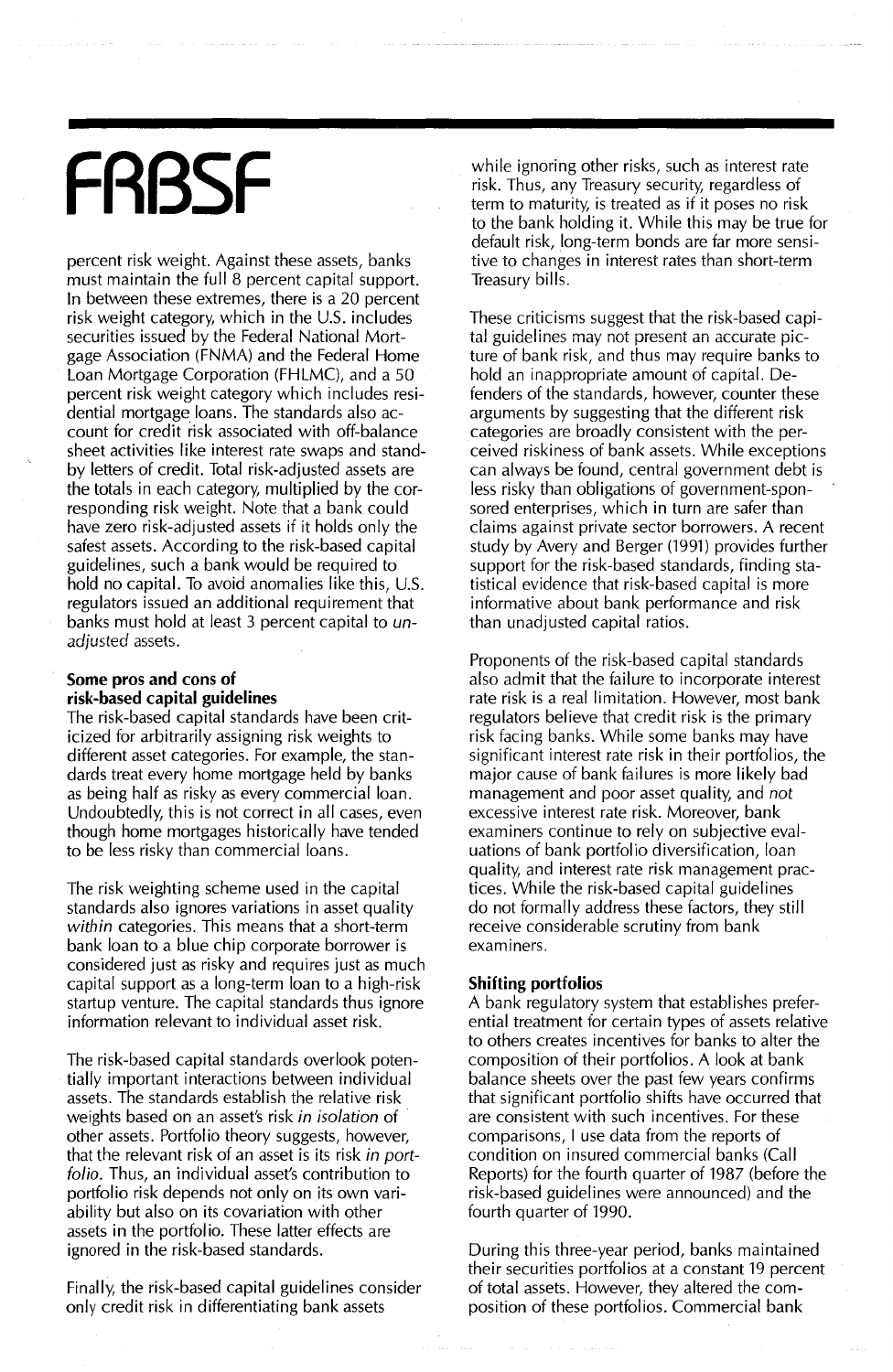holdings of U.S. government securities rose from 65 percent of total securities in 1987 to 74 percent of securities holdings in 1990. Similarly, bank holdings of government sponsored, mortgage-backed securities, so-called Ginnie Maes, Fannie Maes, and Freddie Macs, rose from 15 percent of bank securities portfolios in 1987 to 25 percent in 1990. These figures indicate that, while banks maintained the relative size of their securities portfolios, thev shifted about 20 percent of their holdings into assets with the lowest risk weights under the Basel accord.

Significant shifts also have occurred in bank loan portfolios. While total loans were stable at approximately 62 percent of total bank assets, the proportion of these loans to finance residential real estate rose from 17 percent of total loans in 1987 to 22 percent by the end of 1990. In contrast, commercial and industrial loans fell from 30 percent of bank loans in 1987 to less than 27 percent in 1990, and loans to individuals held steady at 20 percent of bank loan portfolios in both years.

These portfolio shifts are undoubtedly due to additional factors besides implementation of the risk-based capital standards. The decline in business loans, for example, is partially the result of the recession that began in July 1990 as well as intensified competition from nonbank sources of finance. Similarly, the greater share of real estate finance in bank portfolios has been aided by the decline of the thrift industry. While all of these influences affect the behavior of lenders and borrowers, the portfolio shifts that have occurred are consistent with banks increasing their holdings of risk-preferred assets under the risk-based capital guidelines.

If the asset categories under the new standards truly reflect the risks of broad groups of bank assets, then the shift toward risk-preferred categories means that banks have reduced the credit risk of their portfolios. As bank holdings of assets in the zero, 20, and 50 percent risk weight groups increase, then a given level of industry capital supports a safer portfolio of assets. Viewed in this light, the portfolio shifts are a desirable outcome of implementing the Basel agreement.

While these shifts may be beneficial for the safety of the banking system, they likely will alter the

allocation of credit in the economy. The riskbased capital standards make real estate loans and certain securities more attractive to hold while increasing the relative cost of business loans. As banks respond by raising their holdings of Treasury and mortgage-backed securities, and home mortgage loans, it may become more difficult for some businesses to obtain bank finance. This implies that future borrowers and lenders may operate in a different financial environment than currently exists.

#### Interest rate risk

Regulatory agencies are aware that exposure to interest rate risk should be considered in bank regulation. The Basel Committee has been debating this issue since the late 1980s, although no formal proposals on this subject have been offered to date. The Office of Thrift Supervision proposed early in 1991 a model for incorporating interest rate risk into thrift capital regulation. This proposal was withdrawn pending action by other U.S. bank regulatory agencies. Staff at the Federal Reserve Board of Governors recently suggested a system to measure the interest rate risk exposure of banks, but not to impose a specific capital charge for this risk. Instead, the measure would be used by examiners to evaluate banks' risk management policies and to suggest ways for banks to reduce this risk exposure.

The banking reform bill recently signed into law requires regulators to broaden the risk-based capital standards in the next few years by considering additional elements of bank risk, including interest rate risk. This raises an interesting policy question: will unilateral action by U.S. bank regulators to stiffen capital standards further impair the competitiveness of U.S. banks relative to foreign banks? The answer to this question could be important for the future of the U.S. banking system.

#### Jonathan A. Neuberger Economist

#### References

Avery, Robert, and Allen Berger. 1991. "Risk-based Capital and Deposit Insurance Reform." Journal of Banking and Finance 15, pp. 847-874.

Opinions expressed in this newsletter do not necessarily reflect the views of the management of the Federal Reserve Bank of San Francisco, or of the Board of Governors of the Federal Reserve System. Editorial comments may be addressed to the editor or to the author.... Free copies of Federal Reserve publications can be

obtained from the Public Information Department, Federal Reserve Bank of San Francisco, P.O. Box 7702, San Francisco 94120. Phone (415) 974-2246, Fax (415) 974-3341.